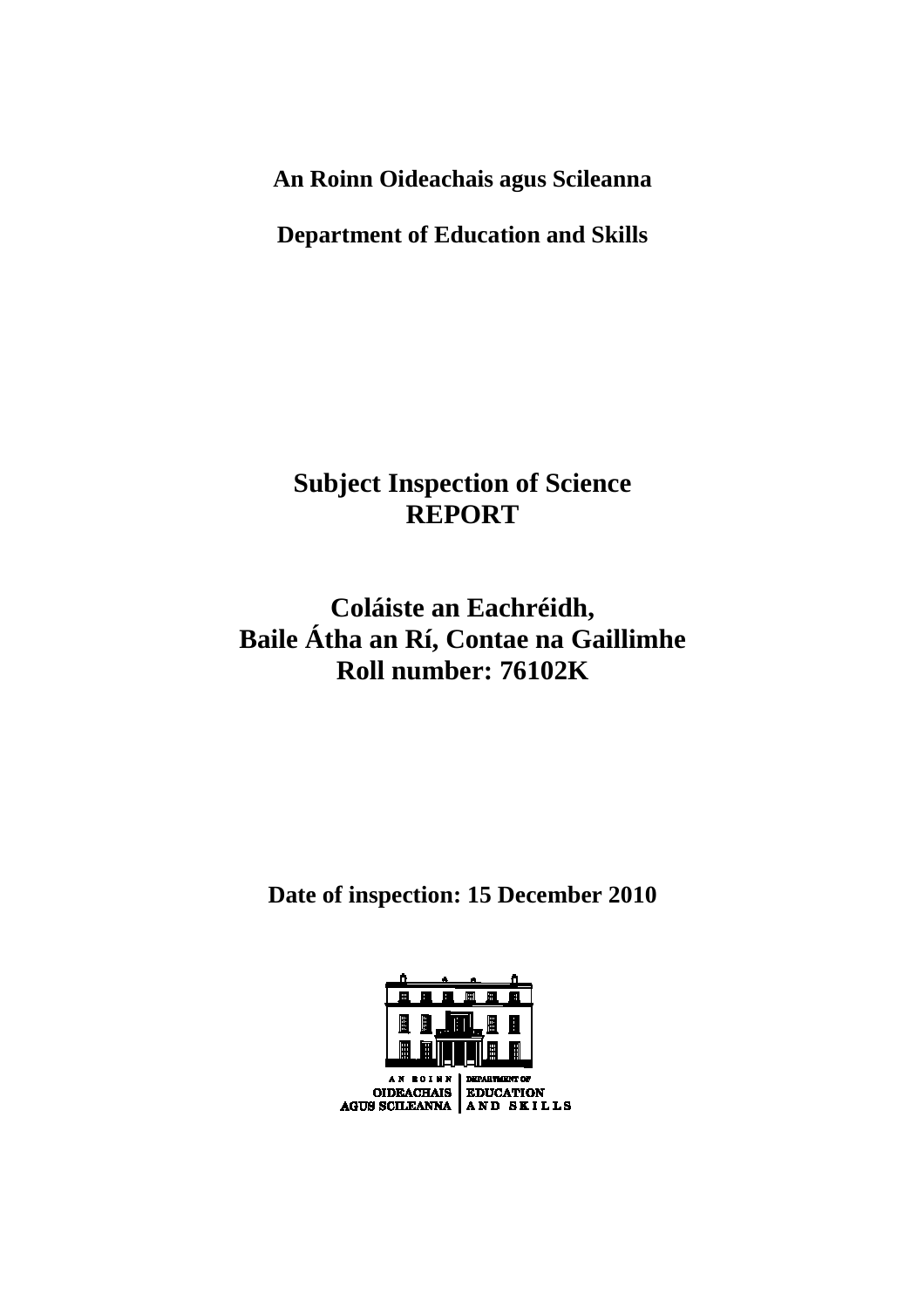# **REPORT**

### **ON**

# **THE QUALITY OF LEARNING AND TEACHING IN SCIENCE \_\_\_\_\_\_\_\_\_\_\_\_\_\_\_\_\_\_\_\_\_\_\_\_\_\_\_\_\_\_\_\_\_\_\_\_\_\_\_\_\_\_\_\_\_\_\_\_\_\_\_\_\_\_\_\_\_\_\_\_\_\_\_\_\_\_\_\_\_\_\_\_\_\_\_\_\_\_**

#### **SUBJECT INSPECTION REPORT**

This report has been written following a subject inspection in Coláiste an Eachréidh, Athenry. It presents the findings of an evaluation of the quality of teaching and learning in Science, and makes recommendations for the further development of the teaching of this subject in the school. The evaluation was conducted over one day during which the inspector visited classrooms and observed teaching and learning. The inspector interacted with students and teachers, and examined the students' work. The inspector reviewed school planning documentation and teachers' written preparation. Following the evaluation visit, the inspector provided oral feedback on the outcomes of the evaluation to the principal. The board of management of the school was given an opportunity to comment on the findings and recommendations of the report; the board chose to accept the report without response.

#### **SUBJECT PROVISION AND WHOLE SCHOOL SUPPORT**

Coláiste an Eachréidh is a post-primary, co-educational school that provides education through the medium of the Irish language. The school was founded in August 2006. The enrolment has shown sustained growth since then. The school authorities expect that the enrolment will, in time, reach approximately two hundred students.

The school offers Biology, Chemistry and Physics in senior cycle and Science is a compulsory subject in junior cycle. While the numbers in the school are small, and this creates limitations when undertaking analysis, it is apparent that the uptake of science subjects is good. Given the size of the school and therefore the teaching resources available to it, the fact that it offers such a wide range of science subjects shows that the school is committed to meeting students' curricular needs, to the greatest extent possible. The time allocated to Science is appropriate and meets with the syllabus guidelines. The option blocks for senior cycle are created based on the students' choices and this is good practice.

Most of the school's accommodation consists of modular, temporary accommodation. Notwithstanding the limitations that can attach to such accommodation, the facilities for science subjects are satisfactory. Very good work has been done in adapting the pre-existing facilities to create a science laboratory and in ensuring that all materials and resources are appropriately stored. The science laboratory is clean and well maintained. It benefits from displays of the students' work as well as scientific charts, posters, glassware and apparatus. Science classes are also taught in a classroom and this is a clean, bright, and well maintained room. All of the rooms in which Science is taught have very good access to information and communication technology (ICT). During the inspection, the school's computer file system was viewed and it was evident that very good work has been done in creating and compiling a very wide range of electronic resources. Currently, the school is working to create a virtual learning environment to which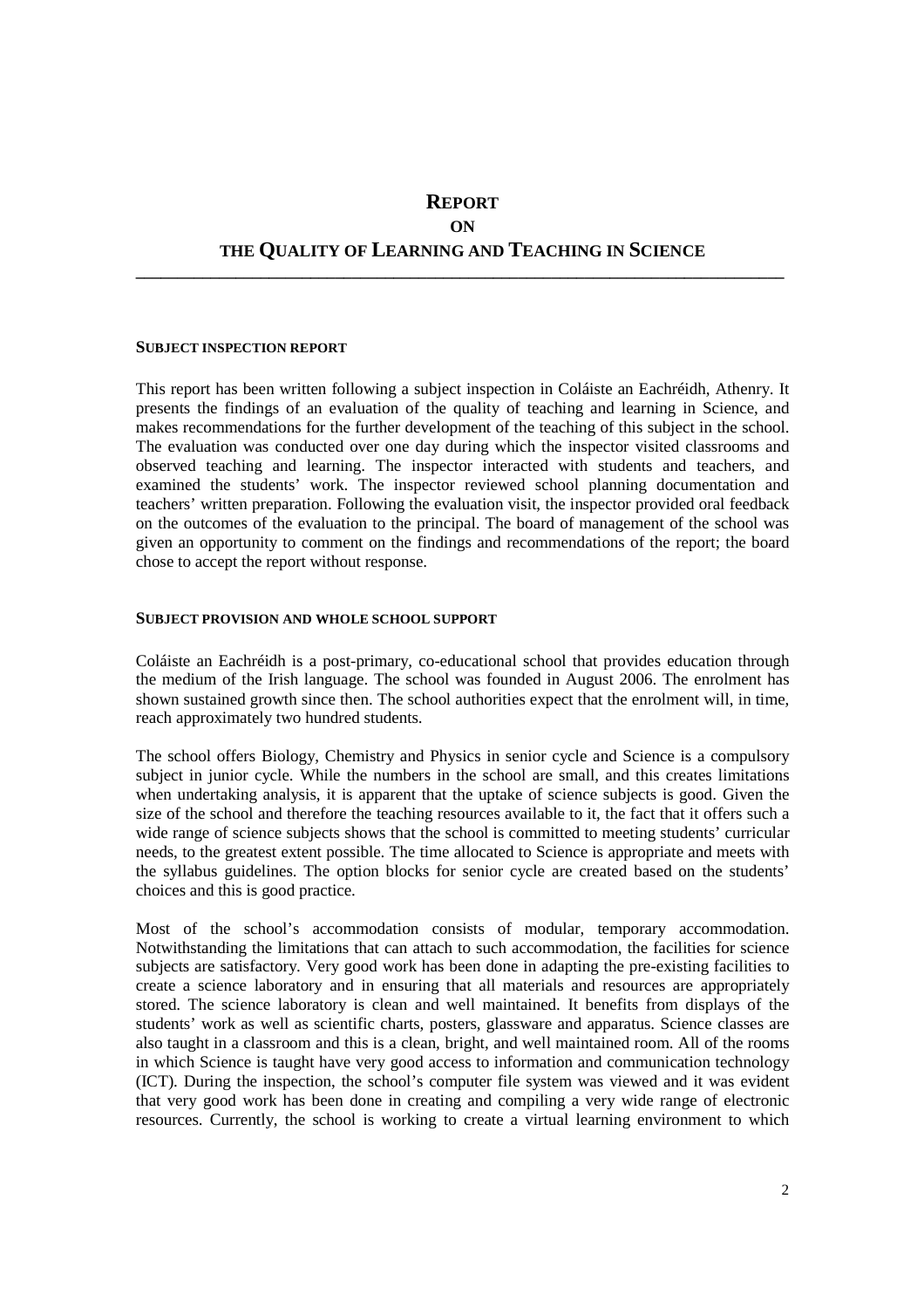teachers and students will have access. This project and the work already completed in developing the use of ICT in the school are to be commended.

There is good support for the teachers' continuing professional development. The school encourages and supports the teachers to participate in the Irish Science Teachers' Association and the teachers are facilitated in attending relevant in-service education courses.

The science teachers support the students' participation in a number of extracurricular sciencerelated activities such as Science Week, quizzes, and lectures by visiting speakers. The students' participation in these activities helps to foster their interest in Science and enables them to gain a deeper appreciation of how Science is a part of everyday life.

## **PLANNING AND PREPARATION**

In this school, the manner in which subject planning for Science occurs is wholly satisfactory. While there are formal meetings each term, as there are two teachers of science subjects, most of the communication is informal and occurs regularly throughout the school week. It was evident from discussions with the teachers that their approach to planning is highly collaborative. Their planning work has resulted in a formal subject plan. This document was viewed and it is of very high quality. It was evident from the quality of the planning documentation, the work done in refurbishing and organising the science laboratory, and the development of ICT resources that the science teachers are committed in their work to providing the highest possible quality of education for their students. Examination of documentation and discussion with the teachers showed that they are reflective in their practices. They have identified a number of areas for development. In building on this good work, it is recommended that they prioritise the area that will have the greatest impact on the students' learning and make that area the focus of their work.

Individual planning for each lesson that was inspected was of very high quality. The lessons were well structured, the requisite materials were to hand and had been prepared in advance, the teachers were expert in their subject knowledge, and the planned activities were wholly suitable and successful in advancing the students' learning.

### **TEACHING AND LEARNING**

The quality of teaching and learning was very good in all lessons. Each lesson used a range of teaching methods to capture the students' interest, to present and explain new information, to actively engage the students in learning and to ensure that the students understood and had internalised what they had seen and heard. Good use of ICT was a notable feature of the lessons that were viewed. All lessons took place through the medium of the Irish language. There was a sound emphasis on ensuring that all students had acquired the relevant technical vocabulary for the topic. The explanation of new terms was undertaken without reliance on translation to English.

The students benefitted from high levels of support from their teachers. They were encouraged to ask questions, and where any student appeared to be experiencing difficulty the teacher provided individual support.

In each lesson that was inspected, the quality of classroom management was very good. Established classroom routines that worked well were used in each lesson. The learning activities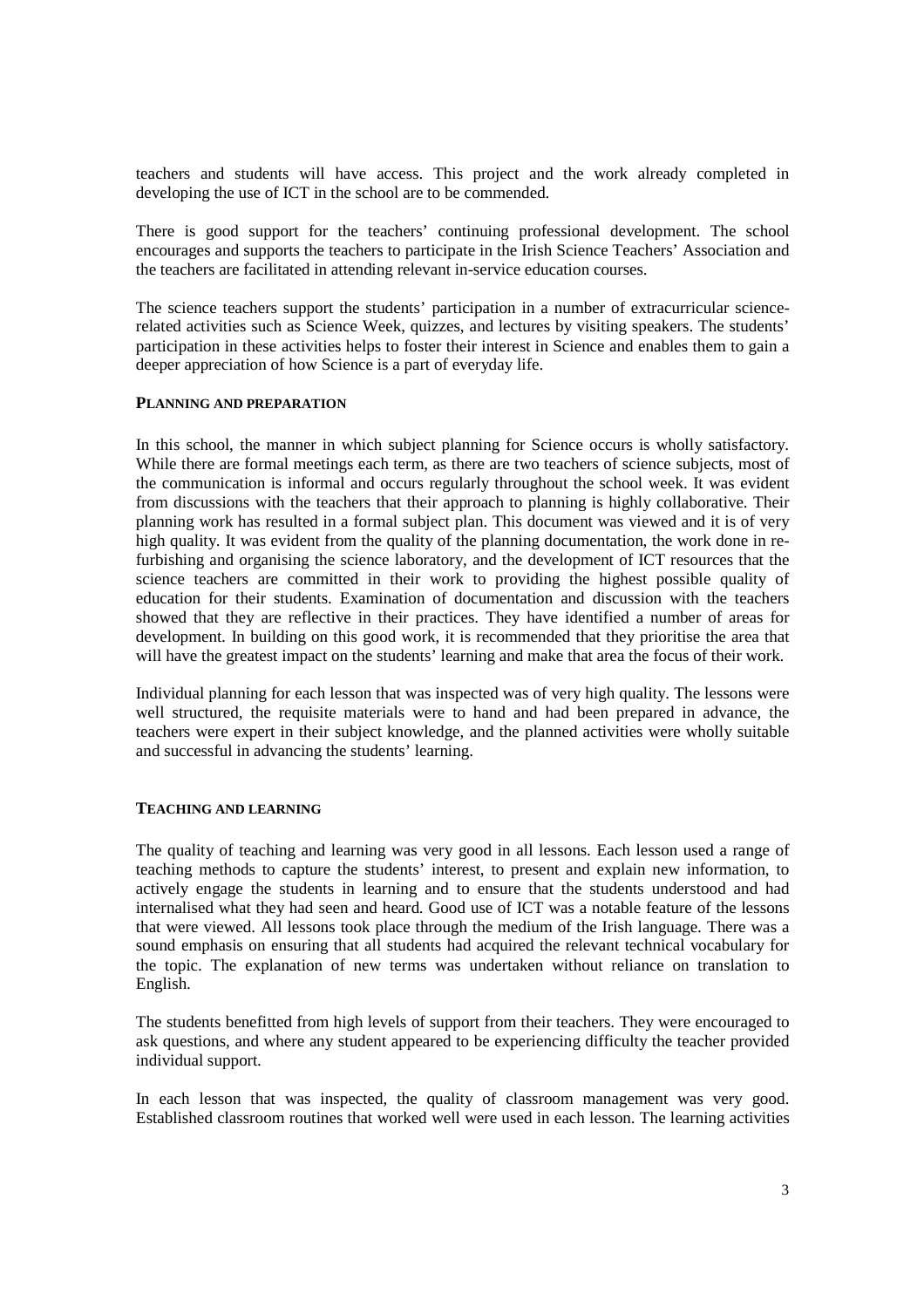were well managed and well paced. The students were motivated by their teachers, encouraged to participate fully in the lessons and challenged to consider the topics that were being studied. Observation of the students at work showed that they were purposeful and focused in their work. They worked well together and it was evident that they were used to working as part of a team.

The classroom atmosphere in each lesson was very positive. There was a relaxed but purposeful learning environment. It was obvious that the teachers and the students enjoyed mutually respectful relations. The students were comfortable in asking questions and their questions were dealt with positively by their teachers. The students' responses and efforts were affirmed by their teachers and this contributed to the positive learning atmosphere.

In addition to observing lessons, the inspector interacted with the students and it was evident that the students were engaged during their lessons and participated well. The students were enthusiastic about their learning and they were eager to pose and to answer questions. They showed a good level of interest in Science and they held favourable attitudes to the subject, resulting from the positive learning experiences that they had enjoyed. The quality of the students' answers to questions posed by their teachers and by the inspector was, on the whole, very good.

### **ASSESSMENT**

The school has appropriate arrangements in place for regularly assessing students' progress and for reporting on this progress periodically to the students' parents. Comparing the school's results in the certificate examinations with the national averages is part of the practice in this school and this practice is supportive of the subject-planning process. Most significantly, students' progress is monitored throughout their schooling, and the school reports that they are supported and encouraged to attain to the highest level possible. The systems that are in place to ensure communication between the school and parents are satisfactory. These systems include formal reports, parent-teacher meetings, and use of the students' diaries to exchange messages.

The science teachers have developed the good practice of awarding marks in the Christmas and summer examinations for the work done by students in recording their experiments, the cumulative work throughout the year, and the quality of students' copybooks. This practice is beneficial as it provides an overall indicator of the students' progress as well as rewarding students for sustained effort throughout their studies. There may be some scope to build on this good practice by including an element of formal assessment of the students' experimental skills. The inclusion of such an element would support the existing practice of assessing and rewarding the write-up of the outcomes of the students' experimental work.

Samples of the students' work were viewed during the inspection. They showed that homework is a standard feature of the students' learning. It is given and corrected regularly, and the copybooks that were viewed contained guiding and affirming comments that the teachers had provided to help the students improve their work. Students had completed a good amount of experimental work, relative to their year group and the time of year. Overall, the use of assessment in this school is highly supportive of the students' learning.

### **SUMMARY OF MAIN FINDINGS AND RECOMMENDATIONS**

The following are the main strengths identified in the evaluation: